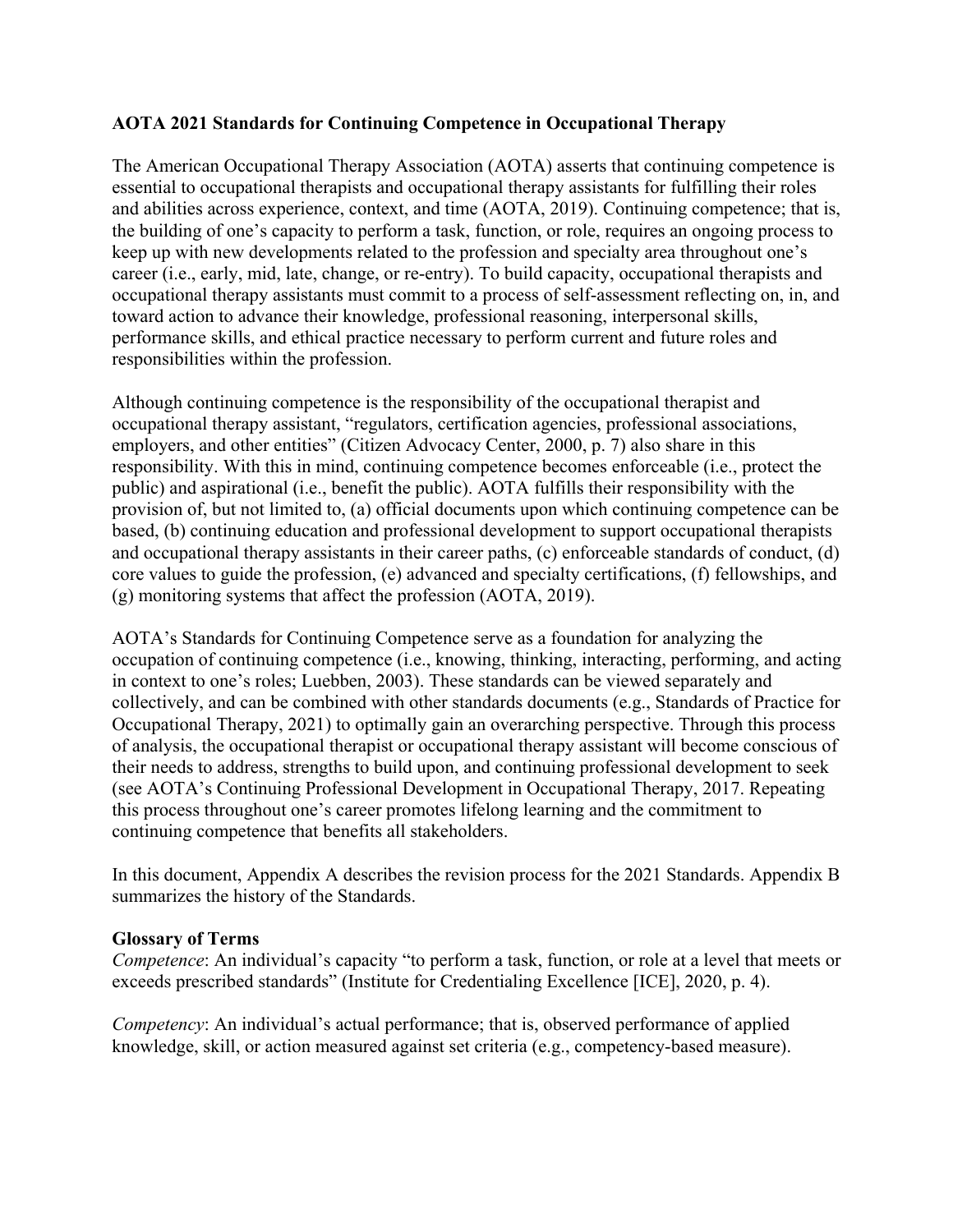*Continuing Competence*: An individual's ongoing process of building their capacity to perform a task, function, or role.

*Cornerstones:* The "discrete and critical qualities" (AOTA, 2020c, p. 8) that an occupational therapy practitioner brings to the occupational therapy process (i.e., "core values and beliefs rooted in occupation, knowledge of and expertise in the therapeutic use of occupation; professional behaviors and dispositions; therapeutic use of self." [p. 6]).

*Evidence-Informed Practice:* Integrating best available research evidence, outcome data, practitioner expertise, and client needs and preferences.

*Initial Competence*: An individual's demonstration of having the requisite qualifications of knowledge, skill, and ability to enter into the occupational therapy profession.

*Professional Development*: Activities that result in significant, meaningful, and sustained improvement in the individual's practice or service.

*Self-Assessment*: An individual's process of reflecting on, in, and toward action to understand current and future professional development needs (AOTA, 2017).

*Standard*: Criteria that outline established knowledge, skills, and abilities for continuing competence.

## **Standard 1. Knowledge**

Occupational therapists and occupational therapy assistants shall engage in the process of acquiring, assessing, and appraising knowledge required for the multiple roles and responsibilities they assume. The individual must possess knowledge of

- a. The domain and process of occupational therapy (AOTA, 2020c);
- b. The cornerstones of practice as they are applied to facilitate the occupational therapy process;
- c. Client-centered, occupation-based, and outcome oriented occupational therapy practice and setting-specific responsibilities;
- d. Current AOTA Official Documents and legislative, legal, and regulatory requirements into occupation-based and evidence-informed practice;
- e. How to integrate relevant evidence, literature, and data related to primary responsibilities and to clients served by occupational therapy; and
- f. How to seek new and relevant knowledge to meet diverse client needs, the demands of a dynamic profession, and an ever-changing health care environment.

## *Standard 2. Professional Reasoning*

Occupational therapists and occupational therapy assistants shall use professional reasoning to make sound judgments and decisions. The individual must apply professional reasoning to

a. Reflect on their own practice of occupational therapy and make informed decisions specific to roles, responsibilities, and professional development;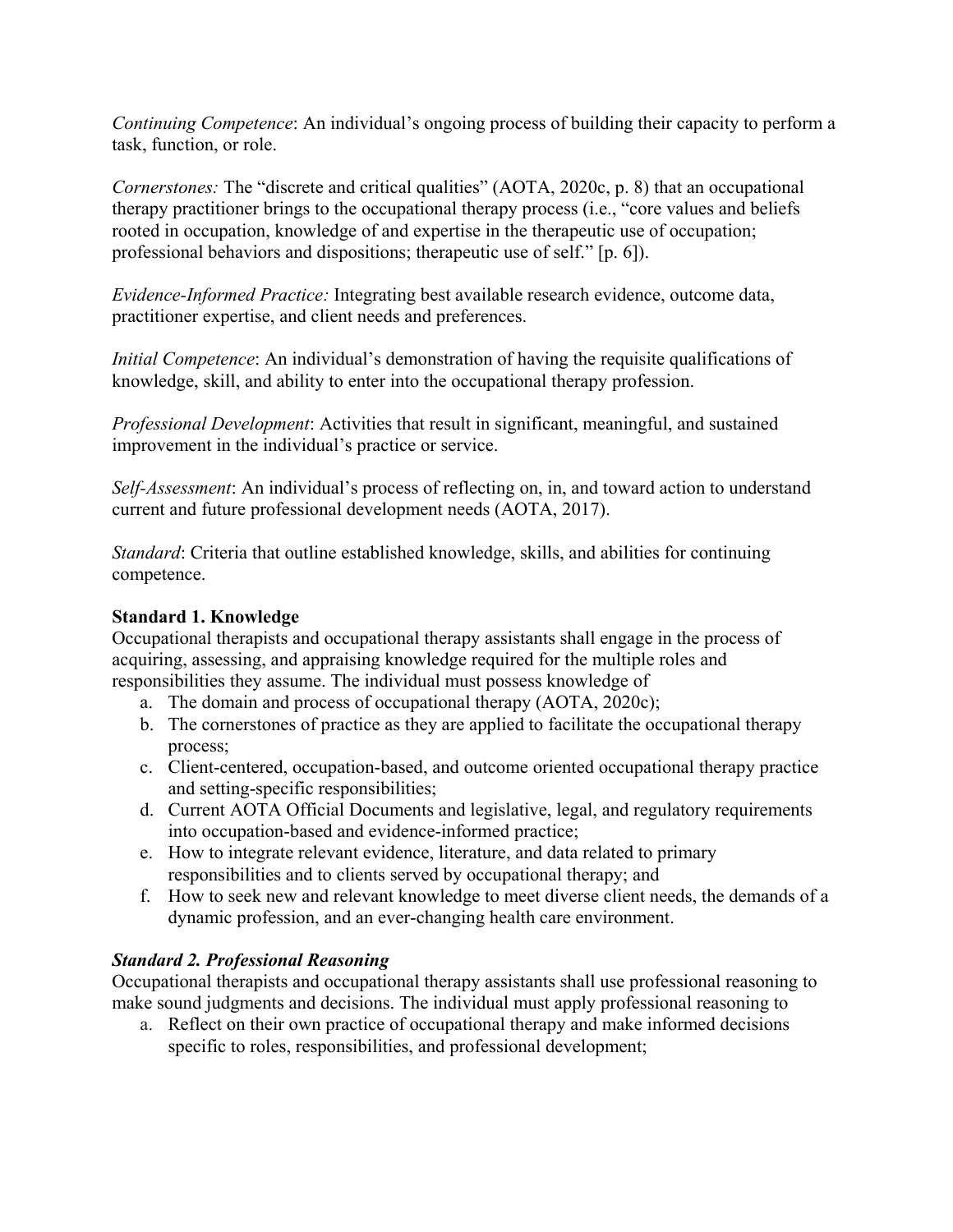- b. Select and apply client-centered evaluation methods (occupational therapist directs and occupational therapy assistant contributes to the evaluation process [AOTA, 2020b]), interventions, and outcome measures
- c. Combine data gathered from the occupational profile and analysis of occupational performance to inform selection of interventions and outcome measures;
- d. Apply evidence-informed practice and theoretical knowledge to inform, prioritize, and guide, efficient and effective interventions;
- e. "Select occupations as primary methods of intervention throughout the [occupational therapy] process" (AOTA, 2020a, p. 18); and
- f. Re-examine previous assumptions and revise decisions to incorporate new evidence, research findings, and outcome data.

# *Standard 3. Interpersonal Skills*

Occupational therapists and occupational therapy assistants shall develop and maintain their professional relationships with others within the context of their roles and responsibilities. The individual must use interpersonal skills to

- a. Effectively communicate using different methods (e.g., verbal, nonverbal, written) that match the abilities, personal factors, learning styles, and diverse needs of clients and others to convey the value of occupational therapy;
- b. Embrace cultural humility through reflective practice and self-assessment of one's biases to effectively interact and create a therapeutic relationship with persons who have backgrounds different from their own (AOTA, 2018);
- c. Critically reflect on feedback provided by clients, supervisors, and colleagues and adjust one's professional behavior and therapeutic use of self as needed to foster effective therapeutic and professional relationships;
- d. Collaborate with clients, families, significant others, and professionals to attain optimal consumer outcomes;
- e. Develop, sustain, and refine interprofessional and team relationships to meet identified outcomes; and
- f. Demonstrate professional civility to professionally engage with all clients, families, significant others, and professionals in constructive engagement that is inclusive, collaborative, and respectful in thought (AOTA, 2020a).

# *Standard 4. Performance Skills*

Occupational therapists and occupational therapy assistants shall demonstrate performance skills that align with the art and science of occupational therapy for the purpose of enhancing or enabling participation (AOTA, 2020c). The individual must demonstrate performance skills that

- a. Use informatics (e.g., technology, guidelines, communication systems, resources) to improve processes, strengthen evidence-informed practice, and support roles and responsibilities (Coiera, 2015);
- b. Incorporate an "ongoing interaction among evaluation, intervention, and outcomes...throughout the occupational therapy process" (AOTA, 2020c, p. 16);
- c. Address clients' physical, social, and emotional well-being throughout the occupational therapy process;
- d. Promote "occupational justice and…[empower] clients to seek and obtain resources to support health, well-being, and occupational participation" (AOTA, 2020c, p. 61);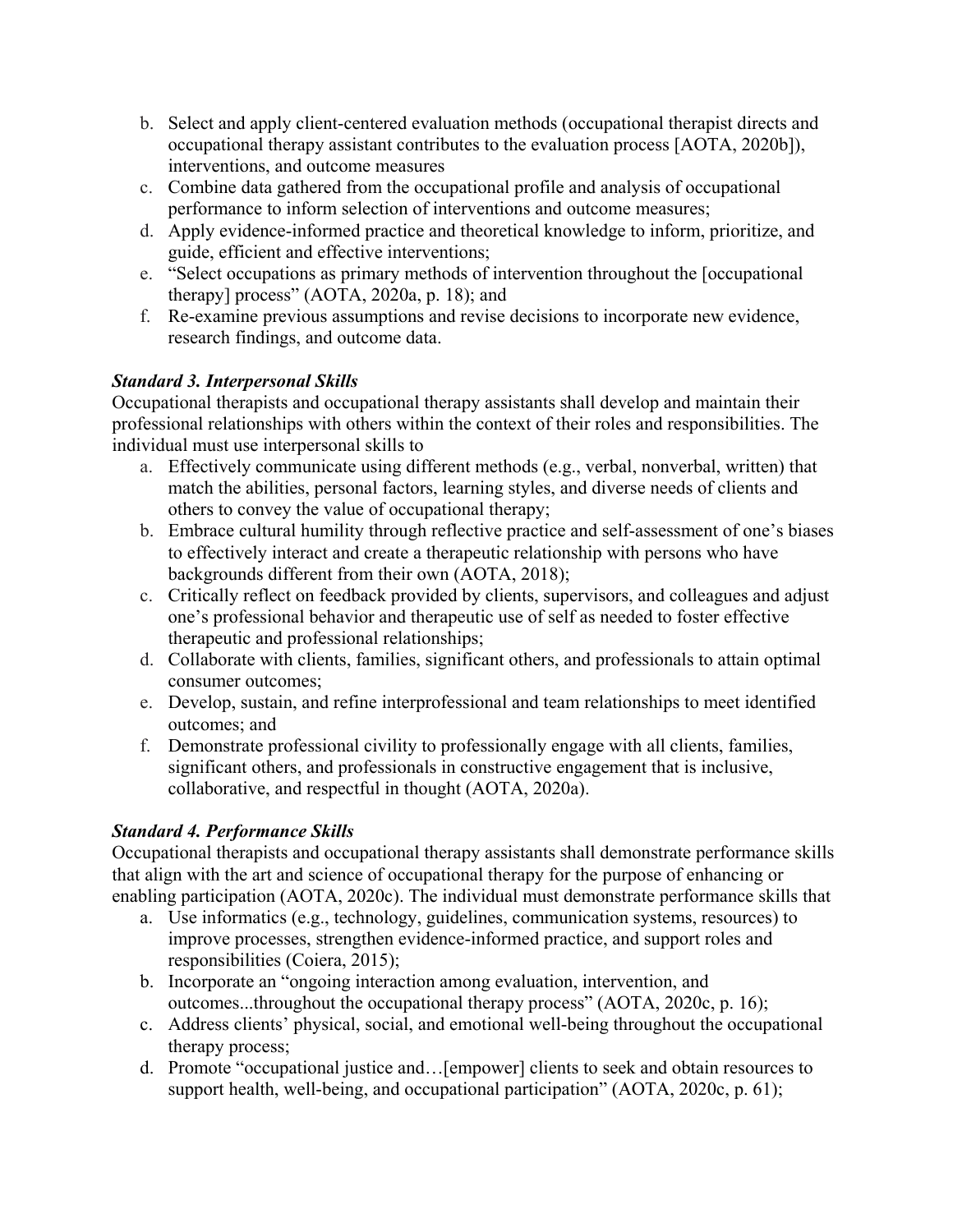- e. "Create an inclusive, supportive environment to enable clients to feel safe in expressing themselves authentically" (AOTA, 2020c, p. 20); and
- f. Promote the achievement of clients' health, well-being, and participation in life through engagement in occupation by applying the cornerstones into the occupational therapy process.

## *Standard 5. Ethical Practice*

Occupational therapists and occupational therapy assistants shall identify, analyze, and clarify ethical issues or dilemmas to make responsible decisions within the changing context of their roles and responsibilities. The individual must integrate ethical practice by

- a. Understanding and adhering to the core values, principles, and standards of conduct of the *AOTA 2020 Occupational Therapy Code of Ethics* (AOTA, 2020a), other relevant codes of ethics and related standards of conduct, and applicable laws and regulations;
- b. Using ethical principles to morally uphold the profession's core values and identify ethical implications (e.g., client-based, fiscal and regulatory, or systems and organizational dilemmas) to occupational therapy services and practice;
- c. Engaging in ethical reasoning to guide decisions when faced with dilemmas, and;
- d. Integrating varying perspectives in the ethics of clinical practice, occupational justice, and professional actions.

## **References**

- American Occupational Therapy Association. (2017). Continuing professional development in occupational therapy. *American Journal of Occupational Therapy, 71,* 7112410017. https://doi.org/10.5014/ajot.2017.716S13
- American Occupational Therapy Association. (2018). Cultural competence and ethical practice. [https://www.aota.org/Practice/Ethics/Advisory.aspx](about:blank)
- American Occupational Therapy Association. (2019). *Policy manual.* [https://www.aota.org/-](about:blank) [/media/Corporate/Files/AboutAOTA/Governance/2019-Policy-Manual-20190812.pdf](about:blank)
- American Occupational Therapy Association. (2020a). AOTA 2020 Occupational Therapy Code of Ethics. *American Journal of Occupational Therapy, 74*, 7413410005. [https://doi.org/10.5014/ajot.2020.74S3006](about:blank)
- American Occupational Therapy Association. (2020b). Guidelines for supervision, roles, and responsibilities during the delivery of occupational therapy services. *American Journal of Occupational Therapy, 74*, 7413410020. [https://doi.org/10.5014/ajot.2020.74S300](about:blank)
- American Occupational Therapy Association. (2020c). Occupational therapy practice framework: Domain and process (4th ed.). *American Journal of Occupational Therapy, 74*(Suppl. 2), 7412410010. [https://doi.org/10.5014/ajot.2020.74S2001](about:blank)
- American Occupational Therapy Association. (2021). Standards of practice for occupational therapy. American Journal of Occupational Therapy, 75(Suppl. 3), 7513410050. <https://doi.org/10.5014/ajot.2021.75S3004>
- Citizen Advocacy Center. (2000). *Measuring continuing competence of health care practitioners: where are we now: Where are we headed?* Proceedings of a Citizen Advocacy Center Conference held in June (Vol. 2001). [https://www.htcc.org/docs/downloads/measuring-continuing](about:blank)[competence.pdf?sfvrsn=7132093c\\_4](about:blank)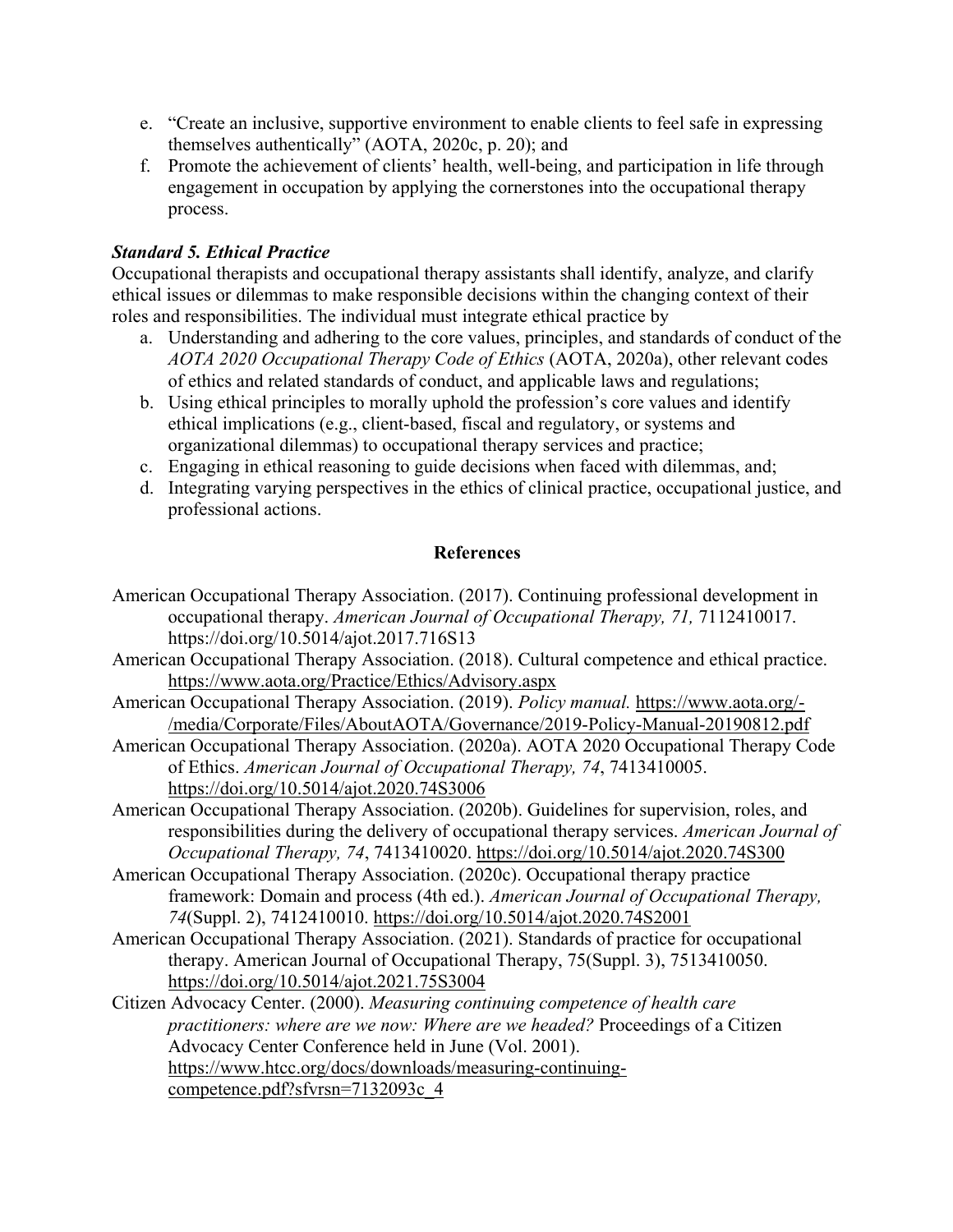Coiera, E. (2015). *Guide to health informatics* (3rd ed.). CRC Press.

Institute for Credentialing Excellence. (2020). *I.C.E. Basic guide to credentialing terminology*  (2nd ed.). [https://www.credentialingexcellence.org/blog/term20-ice-basic-guide-to](about:blank)[credentialing-terminology-\(2nd-edition\)](about:blank)

Luebben, A. (2003). Ethical concerns: Human occupation. In P. Kramer, J. Hinojosa, & C. B. Royeen (Eds.), *Perspectives in human occupation: Participation in life* (pp. 297–311). Lippincott Williams & Wilkins.

#### **Authors**

Commission on Continuing Competence and Professional Development Members, 2019-2020, 2020–2021 Joyce E. Rioux, EdD, OTR/L, SCSS, FAOTA, Chairperson, 2020–2023 Marla Robinson, Chairperson, 2017–2020 Meghan Suman, BASC Chairperson, 2019–2020 Tara Boehne, 2018–2021 Michelle Brown, 2020–2021 Monica Hubbert, 2018–2021 Valley McCurry, 2019–2021 Robyn Otty, 2019–2021 Teresa Dufeny, AOTA Staff Liaison

#### **Appendix A Revision Process for the AOTA 2021 Standards for Continuing Competence in Occupational Therapy**

The CCCPD began initial review of the Standards for Continuing Competence (hereafter referred to as Standards) in December 2019 by considering the value and relevance of the document. Discussions took place on the importance of clearly articulating the purpose for continuing competence throughout one's career and distinguishing from initial competency upon entering the profession. Next steps included looking at definitions and standards for continuing competence used by other professions, organizations, and occupational therapy associations in other countries.

The CCCPD continued discussions on what continuing competence looks like, what documents and resources link to the Standards document, and what was known about the history of the document. The CCCPD conducted a survey through AOTA to gain input on the use and relevance of the document among members and various stakeholders. Data supported the predominant use of the document in pre-service education. Feedback for proposed changes included aligning terminology with other Official Documents (e.g., OTPF-4), using plain language to promote clarity, ensuring each standard could stand apart from one another as well as work together as a cohesive whole, and remaining broad enough to apply in any setting (i.e.,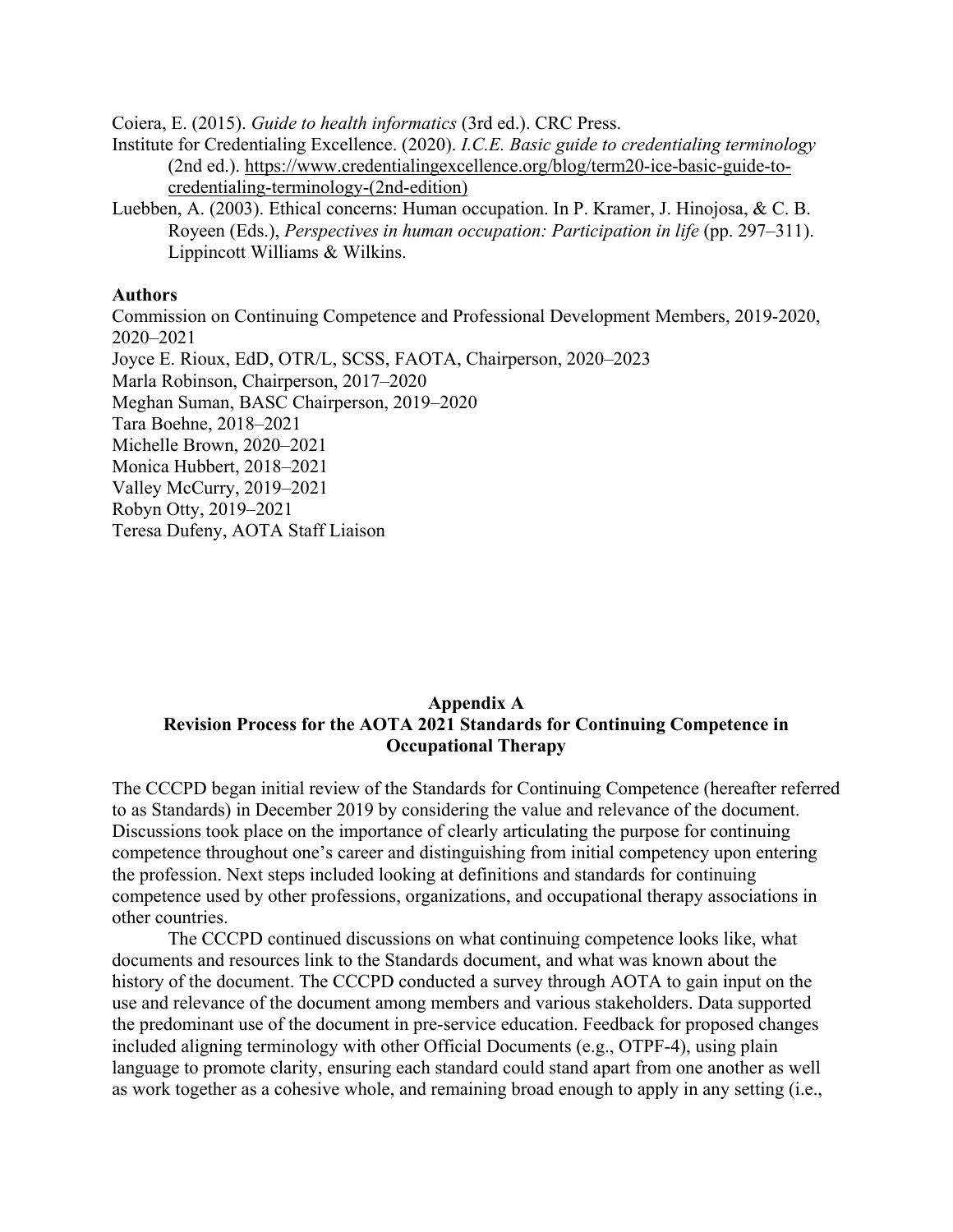academia, practice, research, administration, policy). Discussions with the Commission on Practice occurred to understand how the cornerstones introduced in the OTPF-4 fit within the Standards document. The CCCPD made revisions based on collective feedback provided and data gathered, including a stance on how the standards fit within the shared responsibility for continuing competence, the way standards can be applied, operational definitions of terms in the document, and clarification of each updated standard.

Revisions within this document include a retitle to better label and reflect the content (i.e., continuing competence in occupational therapy), a statement that sets the purpose of the document (i.e., to serve as a foundation for analyzing the occupation of continuing competence), and operational definitions of key terms. Terms such as competence and competency are often used interchangeably in the literature and, at times, in the same document. This creates confusion. Explicitly defining the distinct difference between initial competence when entering into the profession; competence at different stages of one's career (early, mid, late, change or re-entry), competency which is observable, and continuing competence which is the ongoing process of a lifelong learner. Other revisions included rephrasing what each individual standard emphasizes. For example, the phrase "the individual must demonstrate" (AOTA, 2015, p. 479) was changed in *Standard 1. Knowledge* to "the individual must possess knowledge of", *Standard 2. Professional Reasoning* to "the individual must apply professional reasoning", and so on. *Standard 1. Knowledge* now includes the cornerstones of practice as applied to facilitate the occupational therapy process. *Standard 2. Professional Reasoning* was renamed (previously *Standard 2. Critical Reasoning* to better support the broader application of reasoning across settings and roles (AOTA, 2020). *Standard 3. Interpersonal Skills* includes a section on professional civility to emphasize the need for continuing competence in professional behaviors that are inclusive, collaborative, and respectful. *Standard 4. Performance Skills* incorporates the term informatics to better describe how occupational therapists and occupational therapy assistants need to maintain continuing competence in using technology devices and services to gather data, inform practice, improve processes, and support their roles and responsibilities. *Standard 5. Ethical Practice* expands continuing competence expectations beyond clinical practice to all professional actions despite setting.

#### **Appendix B History of AOTA's Standards for Continuing Competence**

In 1994, the AOTA Representative Assembly put forth a motion that resulted in the development of Policy E.8 (AOTA, 2019). This policy outlines the stance of AOTA in supporting members in their development, maintenance, and update of competence and continuing competence. Soon after, in 1995, a guide was published by AOTA to help occupational therapists maintain and update their professional competence using a self-appraisal checklist (Thomson et al., 1995). The checklist charted 5 areas to appraise, including examining evaluation and intervention skills, own practice competence, personal work behaviors, maintenance and update of clinical competencies, and creation of a professional development plan.

In 1997, AOTA's Representative Assembly charged the "Board to appoint a five person task force to review current Association activities related to continuing competence and develop recommendations and an implementation plan for standards for continued competency of